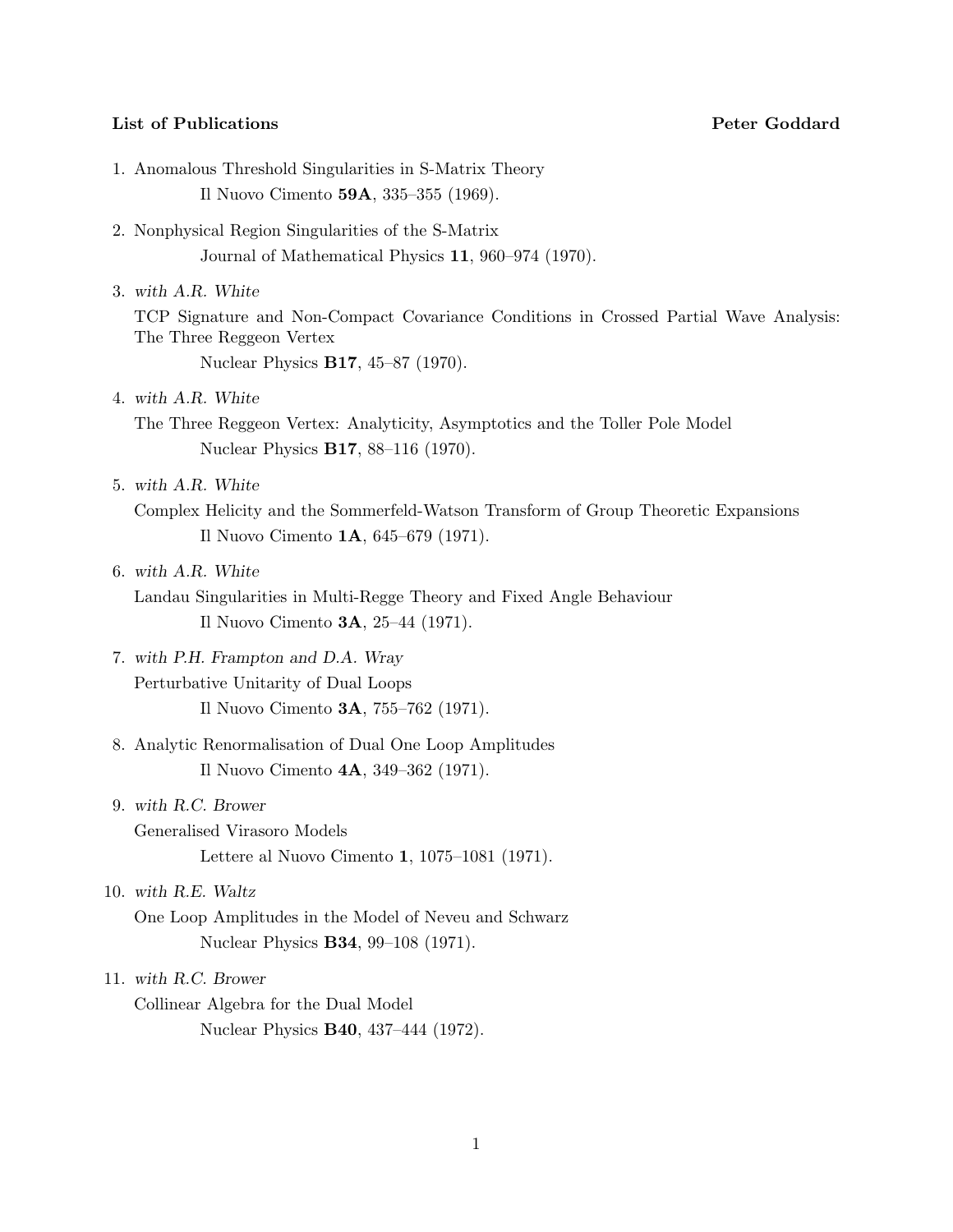|  | 12. with R.C. Brower |
|--|----------------------|
|  |                      |

Physical States in the Dual Resonance Model

*Proceedings of the International School of Physics "Enrico Fermi" Course LIV* (Academic Press, New York and London, 1973) 98–110.

13. *with A.R. White*

The Zero in the Three Pomeron Vertex Physics Letters **38B**, 93–98 (1972).

14. *with C.B. Thorn*

Compatibility of the Dual Pomeron with Unitarity and the Absence of Ghosts in the Dual Resonance Model

Physics Letters **40B**, 235–238 (1972).

15. *with C. Rebbi and C.B. Thorn*

Lorentz Covariance and the Physical States in the Dual Resonance Model Il Nuovo Cimento **12A**, 425–441 (1972).

- 16. *with J. Goldstone, C. Rebbi and C.B. Thorn* Quantum Dynamics of a Massless Relativistic String Nuclear Physics **B56**, 109–135 (1973).
- 17. *with E.F. Corrigan*
	- Gauge Conditions in the Dual Fermion Model Il Nuovo Cimento **18A**, 339–359 (1973).
- 18. *with E.F. Corrigan*
	- The Off-Mass Shell Physical State Projection Operator in the Dual Resonance Model Physics Letters **44B**, 502–506 (1973).
- 19. *with E.F. Corrigan, D.I. Olive and R.A. Smith* Evaluation of the Scattering Amplitude for Four Dual Fermions Nuclear Physics **B67**, 477–491 (1973).
- 20. Dual Resonance Models Supplement au Journal de Physique, Tome **34**, Fasc. 11–12, Cl 160–166 (1973).
- 21. *with E.F. Corrigan*

Absence of Ghosts in the Dual Fermion Model Nuclear Physics **B68**, 189–202 (1974).

22. The Connection between Supersymmetry and Ordinary Lie Symmetry Groups Nuclear Physics **B88**, 429–441 (1975).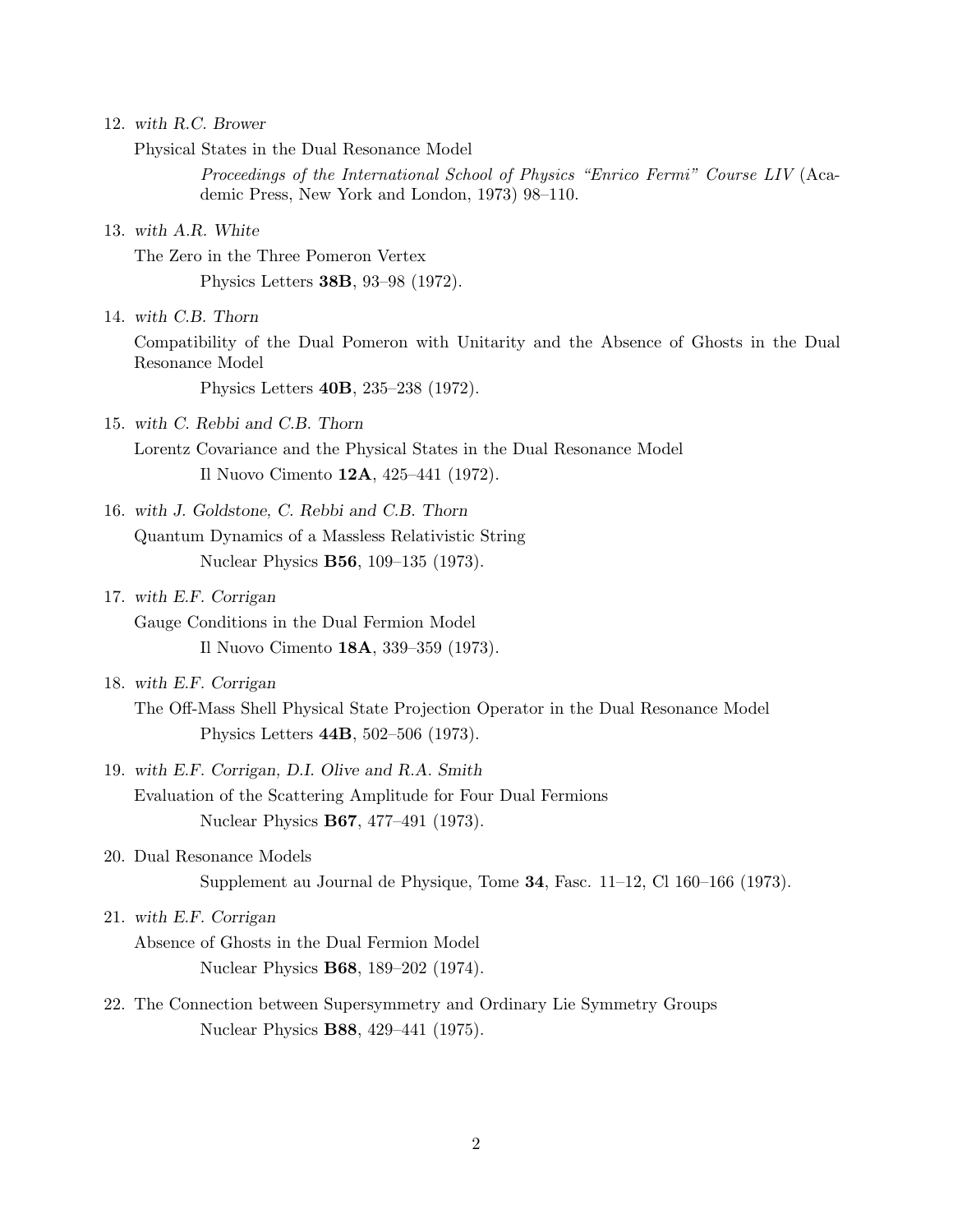23. *with A.J. Hanson and G. Ponzano*

The Quantization of a Massless Relativistic String in a Time-like Gauge Nuclear Physics **B89**, 76–92 (1975).

24. *with R. Horsley*

The Group Theoretic Structure of Dual Vertices Nuclear Physics **B111**, 272–296 (1976).

- 25. The Dynamics of A Twistable Relativistic String Nuclear Physics **B116**, 157–167 (1976).
- 26. *with J. Nuyts and D.I. Olive* Gauge Theories and Magnetic Charge Nuclear Physics **B125**, 1–28 (1977).
- 27. Magnetic Monopoles and Related Objects

In: *Topics in Quantum Field Theory Gauge Theories (ed. J.A. de Azcarraga): Proceedings of the VIIIth GIFT International Seminar on Theoretical Physics, Salamanca, 1977* (Springer-Verlag, Berlin, 1978) 1–38.

28. *with E.F. Corrigan, D.B. Fairlie and R.G. Yates* Bäcklund Transformations and the Construction of the Atiyah-Ward Ansätze for Self-Dual SU(2) Gauge Fields

Physics Letters **72B**, 354–356 (1978).

29. *with E.F. Corrigan, D.B. Fairlie and R.G. Yates* The Construction of Self-Dual Solutions to SU(2) Gauge Theory Communications in Mathematical Physics **58**, 223–240 (1978).

# 30. *with D.I. Olive*

Magnetic Monopoles in Gauge Field Theories Reports on Progress in Physics **41**, 1357–1437 (1978).

- 31. *with E.F. Corrigan, D.B. Fairlie and S. Templeton* A Green Function for the General Self-Dual Gauge Field Nuclear Physics **B140**, 31–44 (1978).
- 32. *with E.F. Corrigan and S. Templeton* Instanton Green Functions and Tensor Products Nuclear Physics **B151**, 93–117 (1979).
- 33. *with E.F. Corrigan, H. Osborn and S. Templeton* Zeta Function Regularisation and Multi-Instanton Determinants Nuclear Physics **B159**, 469–496 (1979).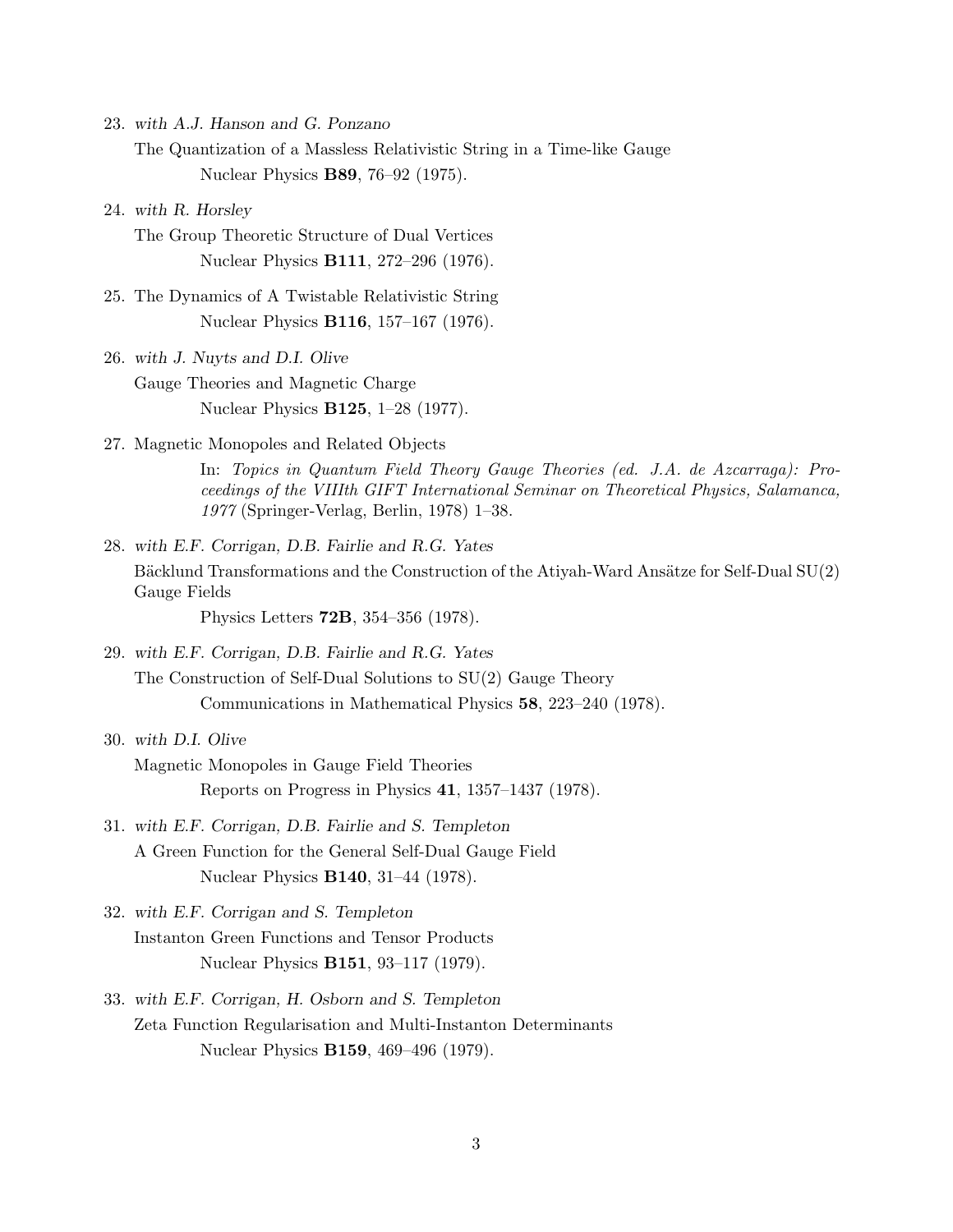#### 34. *with E.F. Corrigan*

Some Aspects of Instantons

In: *Geometrical and Topological Methods in Gauge Theories (ed. J.P. Harnad and S. Snider): Proceedings of the Canadian Mathematical Society Research Institute, Montreal, 1979* (Springer-Verlag, Berlin, 1980) 14–44.

#### 35. *with E.F.Corrigan*

# Instantons

In: *Proceedings of Eighth Winter School on Abstract Analysis* (Mathematical Institute of Czechoslovak Academy of Sciences, Prague, 1980), 44–56.

#### 36. *with P. Mansfield and H. Osborn*

The Functional Measure for the Exact Two Instanton Solution Physics Letters **98B**, 59–62 (1981).

# 37. *with D.I. Olive*

Charge Quantization in Theories with an Adjoint Representation Higgs Mechanism. Nuclear Physics **B191**, 511–527 (1981).

# 38. *with E.F. Corrigan*

An *n* Monopole Solution with 4*n −* 1 Degrees of Freedom

Communications in Mathematical Physics **80**, 575–587 (1981).

# 39. *with D.I. Olive*

The Magnetic Charges of Stable Self-Dual Monopoles Nuclear Physics **B191**, 528–548 (1981).

# 40. Magnetic Monopoles in Grand Unified Theories Philosophical Transactions of the Royal Society, **A304**, 87–95 (1982).

# 41. *with N. Ganoulis and D.I. Olive* Self-Dual Monopoles and Toda Molecules

Nuclear Physics **B205 [FS5]**, 601–636 (1982).

# 42. *as editor, with N. Craigie and W. Nahm* Monopoles in Quantum Field Theory: Proceedings of the Monopole Meeting, I.C.T.P., Trieste, Italy, 11–15 December 1981. (World Scientific, Singapore, 1982) pp.461.

- 43. *with M.C. Bowman, E.F. Corrigan, A. Puaca and A. Soper* The Construction of Spherically Symmetric Monopoles using the ADHMN Formalism Physical Review **D28**, 3100–3115 (1983).
- 44. *with E.F. Corrigan*
	- Construction of Instanton and Monopole Solutions and Reciprocity Annals of Physics, **154**, 253–279 (1984).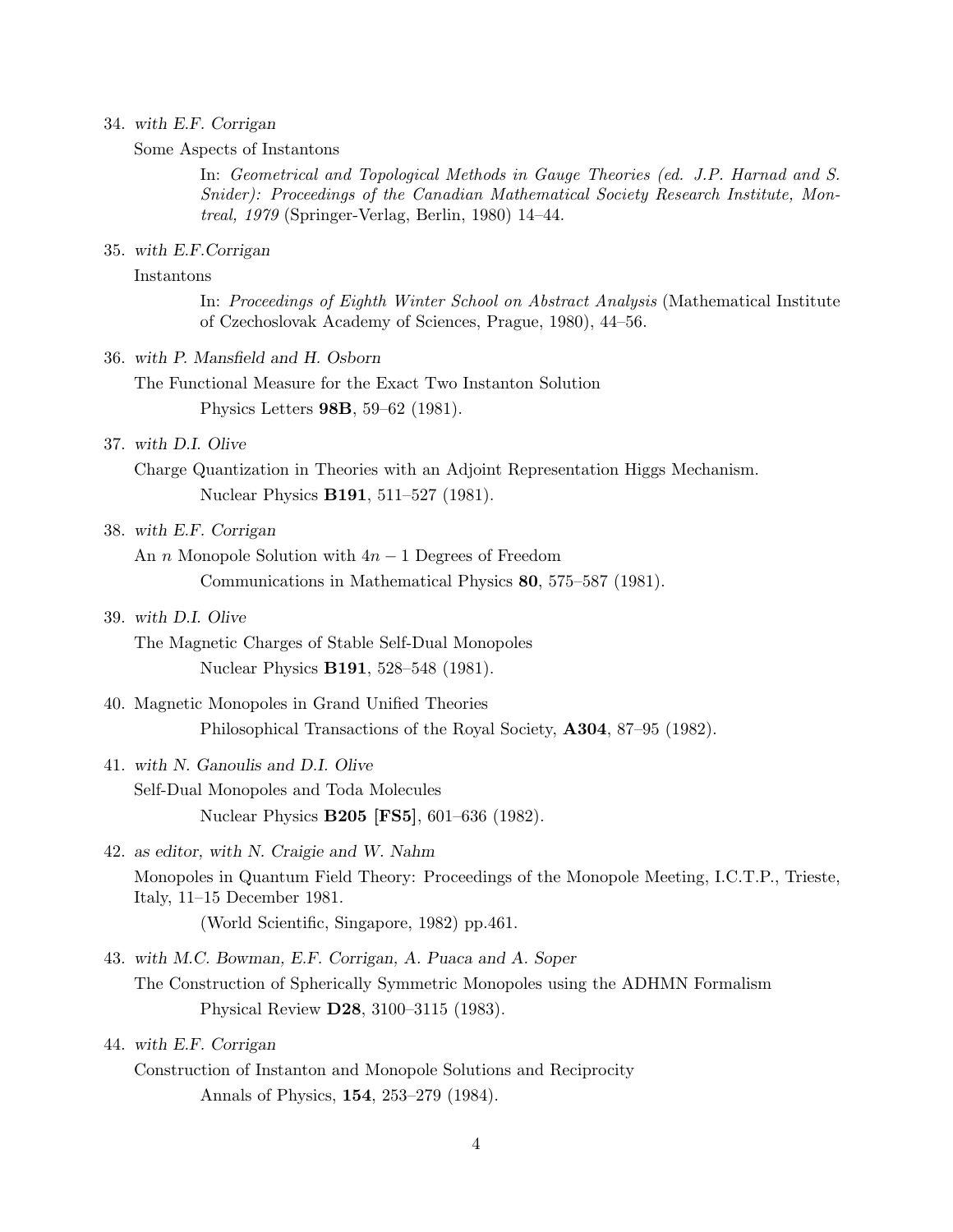45. Topological Excitations in Field Theory

In: *Statistical and Partical Physics: Common Problems and Techniques (ed. K.C. Bowler and A.J. McKane): Proceedings of the 26th Scottish Universities Summer School in Physics 1983*, 189–245.

#### 46. *with D.I. Olive*

Algebras, Lattices and Strings

In: *Vertex Operators in Mathematics and Physics: Proceedings of a Conference November 10–17, 1983 (ed. J. Lepowsky, S. Mandelstam and I. Singer) Publications of the Mathematical Sciences Research Institute, Berkeley, No. 3* (Springer-Verlag, 1984) 51–96.

47. *with E.F. Corrigan and A. Kent*

Some Comments on the ADHM Construction in 4k Dimensions Communication in Mathematical Physics **100**, 1–15 (1985).

#### 48. *with D.I. Olive*

Kac-Moody Algebras, Conformal Symmetry and Critical Exponents Nuclear Physics **B257 [FS14]**, 226–252 (1985).

# 49. *with A. Kent and D.I. Olive*

Virasoro Algebras and Coset Space Models Physics Letters **152B**, 88–92 (1985).

# 50. *with P.R.W. Mansfield*

Topological Structures in Field Theories

Reports on Progress in Physics **49**, 725–781 (1986).

51. Infinite Dimensional Algebras: Representations and Applications

In: *Proceedings of the 13th Winter School on Abstract Analysis, Srni, 1985*, Supplemento di Rendiconti del Circolo Matematico di Palermo (Serie II) **9**, 73–107 (1985).

#### 52. *with D.I. Olive and A. Schwimmer*

The Heterotic String and a Fermionic Construction of the *E*<sup>8</sup> Kac-Moody Algebra Physics Letters **157B**, 393–399 (1985).

53. *with W. Nahm and D.I. Olive*

Symmetric Spaces and Sugawara's Energy Momentum Tensor in Two Dimensions Physics Letters **160B**, 111–116 (1985).

54. Magnetic Monopoles

In: *Tributes to Paul Dirac (ed. J.G. Taylor)* (Adam Hilger, 1987) 104–113.

# 55. Critical Exponents, Infinite Dimensional Lie Algebras and Symmetric Spaces

In: *New Trends in Particle Theory (ed. L. Lusanna), Proceedings of the Ninth John Hopkins Workshop on Current Problems in High Energy Particle Theory* (World Scientific, Singapore, 1986) 51–80.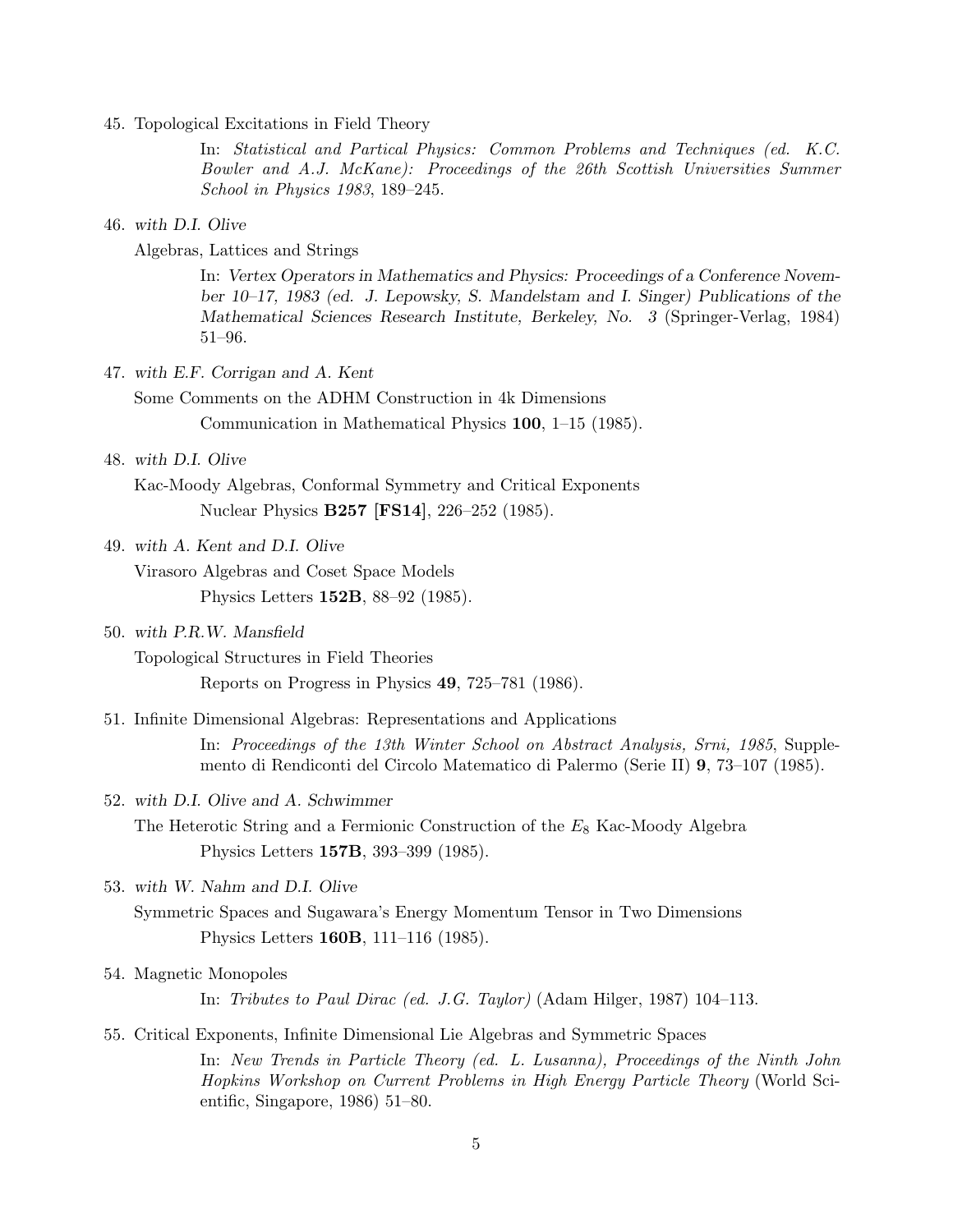56. Vertex Operators and Algebras

In: *Superstrings, Supergravity and Unified Theories (ed. G. Furlan et al.) Proceedings of the Summer Workshop on High Energy Physics and Cosmology, International Centre for Theoretical Physics, Trieste 1985* (World Scientific, Singapore, 1986) 255–291.

57. *with A. Kent and D. Olive*

Unitary Representations of the Virasoro and Super-Virasoro Algebras Communications in Mathematical Physics **103**, 105–119 (1986).

58. *with D. Olive*

An Introduction to Kac-Moody Algebras and their Physical Applications

In: *Unified String Theory Workshop (ed. M.B. Green and D.J. Gross), Santa Barbara 1985* (World Scientific, Singapore, 1986) 214–243.

59. Algebras, Lattices and Vertex Operators

In: *First Torino Meeting on Superunification and Extra Dimensions (ed. R. D'Auria and P. Fre) , Torino 1985* (World Scientific, Singapore, 1986) 275–288.

60. *with D. Olive*

Kac-Moody Algebras in Relation to Quantum Physics

International Journal of Modern Physics **A1**, 303–414 (1986).

61. *with W. Nahm, D. Olive and A. Schwimmer*

Vertex Operators for Non-Simply-Laced Algebras

Communications in Mathematical Physics **107**, 179–212 (1986).

62. The Vertex Operator Construction for Non-Simply-Laced Kac-Moody Algebras II

In: *Topological and Geometrical Methods in Field Theory (ed. J. Hietarinta and J. Westerholm) Proceedings of the Espoo Symposium* (World Scientific, Singapore, 1986) 37–57; and in: *Infinite-Dimensional Lie Algebras and their Applications (ed. S.N. Kass) Montreal, 1986* (World Scientific, Singapore, 1988) 45–61.

63. Representations of Kac-Moody and Virasoro Algebras

In: *Superfield Theories (ed. H.C. Lee et al.) Proceedings of the Nato Workshop on Superfield Theory, Vancouver 1986* (Plenum, New York, 1987) 233–263.

64. Kac-Moody and Virasoro Algebras in Mathematical Physics

In: *Proceedings of the Eighth International Congress on Mathematical Physics (ed. M. Mebkhout and R. Seneor) Marseille 1986* (World Scientific, Singapore, 1987) 390–401.

65. *with P. Bowcock*

Virasoro Algebras with Central Charge *c <* 1

Nuclear Physics **B285 [FS19]**, 651–670 (1987).

66. *with R. Bluhm and L. Dolan*

A New Method of Incorporating Symmetry into Superstring Theory Nuclear Physics **B289**, 364–384 (1987).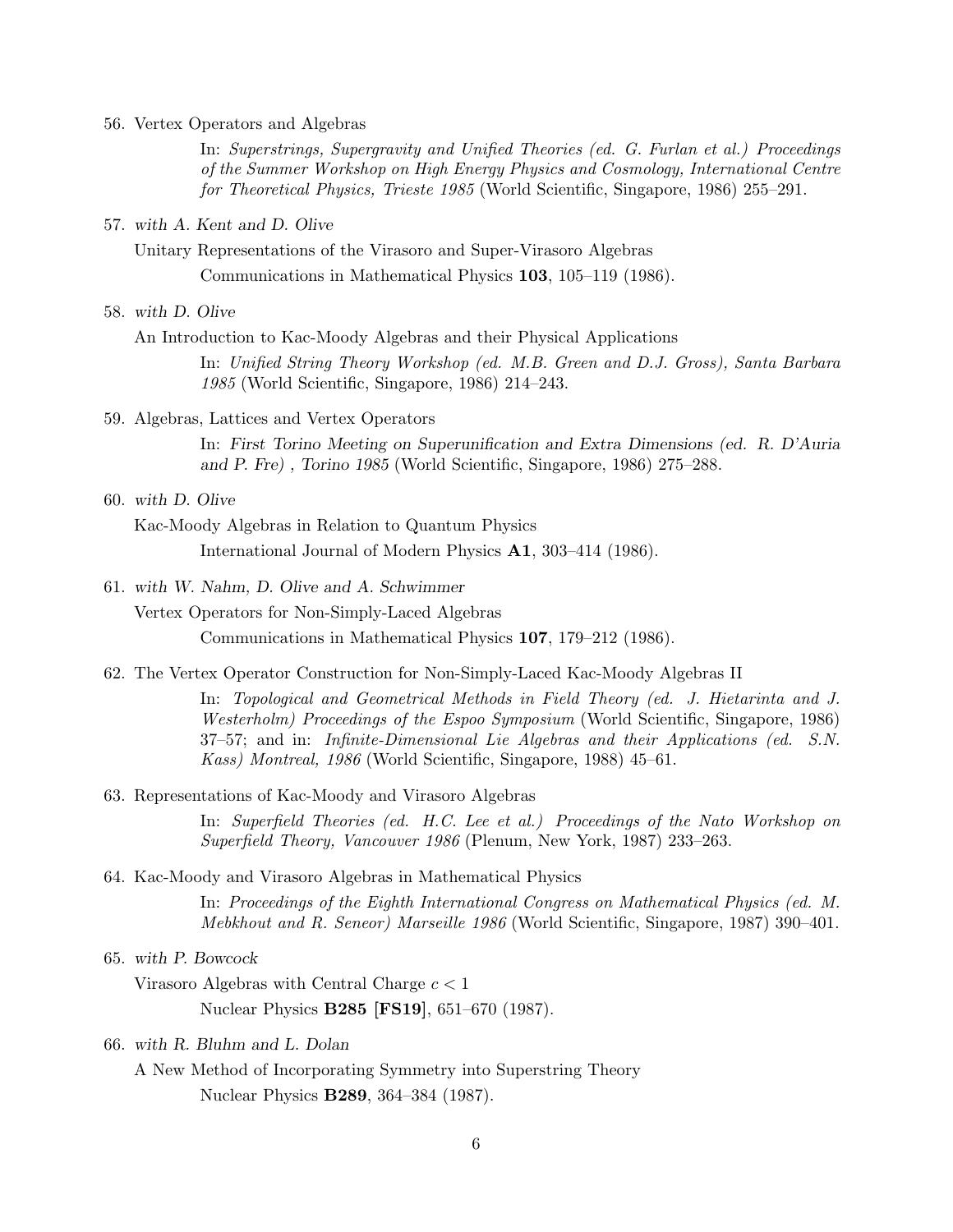- 67. *with W. Nahm, D. Olive, H. Ruegg and A. Schwimmer* Fermions and Octonions Communications in Mathematical Physics **112**, 385–408 (1987).
- 68. *with D. Olive and G. Waterson*

Superalgebras, Symplectic Bosons and the Sugawara Construction Communications in Mathematical Physics **112**, 591–611 (1987).

69. Symmetry and Algebras in String Theory

In: *Superstrings '87 (ed. L. Alvarez-Gaumé et al.) Proceedings of the 1987 ICTP Spring School on Superstrings, Trieste 1987* (World Scientific, Singapore, 1987) 157–189.

70. Modular Invariance and Infinite-dimensional Algebras

In: *Superstrings (ed. P.G.O. Freund and K.T. Mahanthappa) Proceedings of the NATO Workshop on Superstrings, Boulder 1987* (Plenum, New York, 1988) 3–16.

71. *as editor, with D. Olive*

Kac-Moody and Virasoro Algebras: a reprint volume for physicists (World Scientific, Singapore, 1988) 599 pp.

72. Affine Superalgebras and the Super-Sugawara Construction

In: *Perspectives in String Theory (ed. P. Di Vecchia and J.L. Petersen) Proceedings of the Niels Bohr Institute/Nordita Meeting, Copenhagen 1987* (World Scientific, Singapore, 1988) 300–314.

73. *with A. Schwimmer*

Unitary Construction of Extended Conformal Algebras Physics Letters **206B**, 62–70 (1988).

74. *with R. Bluhm and L. Dolan*

Unitarity and Modular Invariance as Constraints on Four-dimensional String Theory Nuclear Physics **B309**, 330–360 (1988).

# 75. *with P. Bowcock*

Coset Constructions and Extended Conformal Algebras Nuclear Physics **B305 [FS23]**, 685–709 (1988).

76. Meromorphic Conformal Field Theory

In: *Infinite Dimensional Lie Algebras and Lie Groups (ed. V.G. Kac) Proceedings of the CIRM – Luminy Conference, 1988* (World Scientific, Singapore, 1989) 556–587.

77. *with A. Schwimmer*

Factoring Out Free Fermions and Superconformal Algebras Physics Letters, **214B**, 209–214 (1988).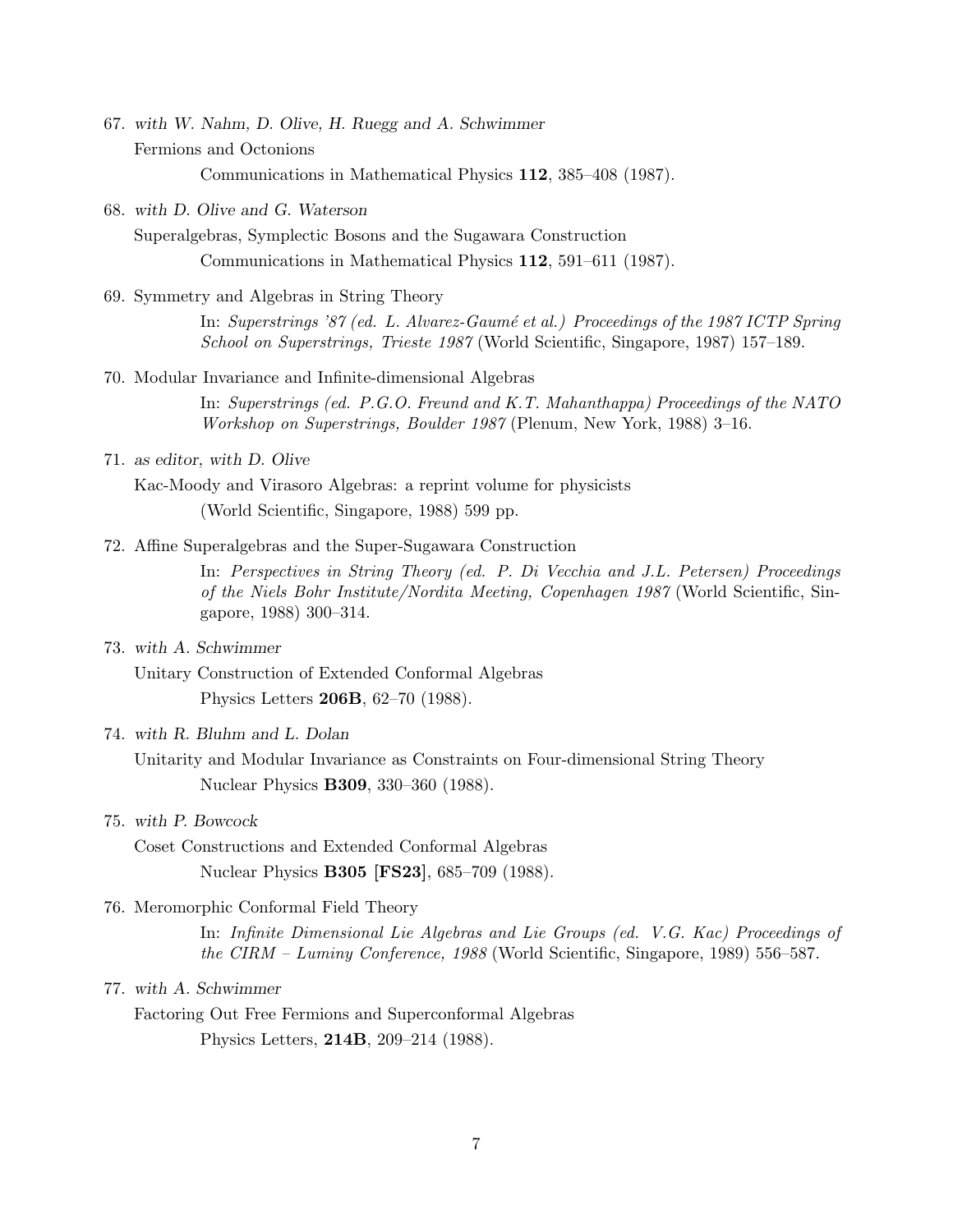78. Conformal Symmetry and its Extensions

In: *Proceedings of the Ninth International Congress on Mathematical Physics (ed. B. Simon, A. Truman and I.M. Davies) Swansea 1988* (Adam Hilger, Bristol, 1989) 1–21.

79. Extended Conformal Algebras

In: *The Interface of Mathematics and Particle Physics (ed. D.G. Quillen et al.) Proceedings of the 1988 Oxford Conference* (Oxford University Press, 1990) 77–86.

80. Gauge Symmetry in String Theory

Philosophical Transactions of the Royal Society **A329**, 329–342 (1989).

81. String Theory

SERC Annual Report 1988-89, 73–76.

- 82. *with L. Dolan and P. Montague* Conformal Field Theory of Twisted Vertex Operators Nuclear Physics **B338**, 529–601 (1990).
- 83. *with L. Dolan and P. Montague*

Conformal Field Theory, Triality and the Monster Group Physics Letters **236B**, 165–172 (1990).

- 84. *with L. Dolan and P. Montague*
	- Twisted Conformal Field Theory

In: *Proceedings of the Trieste Conference on "Recent Developments in Conformal Field Theories" (ed. S. Randjbar-Daemi, E. Sezgin and J.-B. Zuber)* (World Scientific, Singapore, 1990) 39–54.

- 85. *with M. Chu, I. Halliday, D. Olive and A. Schwimmer* Quantization of the Wess-Zumino-Witten Model on a Circle Physics Letters **266B**, 71–81 (1991).
- 86. *with M. Chu*

Field Theory Construction of Chiral SU(N) WZW Models at Level One

In: *Proceedings of the XXVII International Conference on High Energy Physics, Glasgow 1994 (ed. P. J. Bussey and I. G. Knowles)* (IOP Publishing, Bristol, 1995) 1255– 1258.

87. *with M. Chu*

Quantization of a Particle Moving on a Group Manifold

Physics Letters **337B**, 285–293 (1994). [hep-th/9407116]

# 88. *with M. Chu*

Quantization of the SU(N) WZW Model at level *k* Nuclear Physics **B445**, 145–168 (1995). [hep-th/9407108]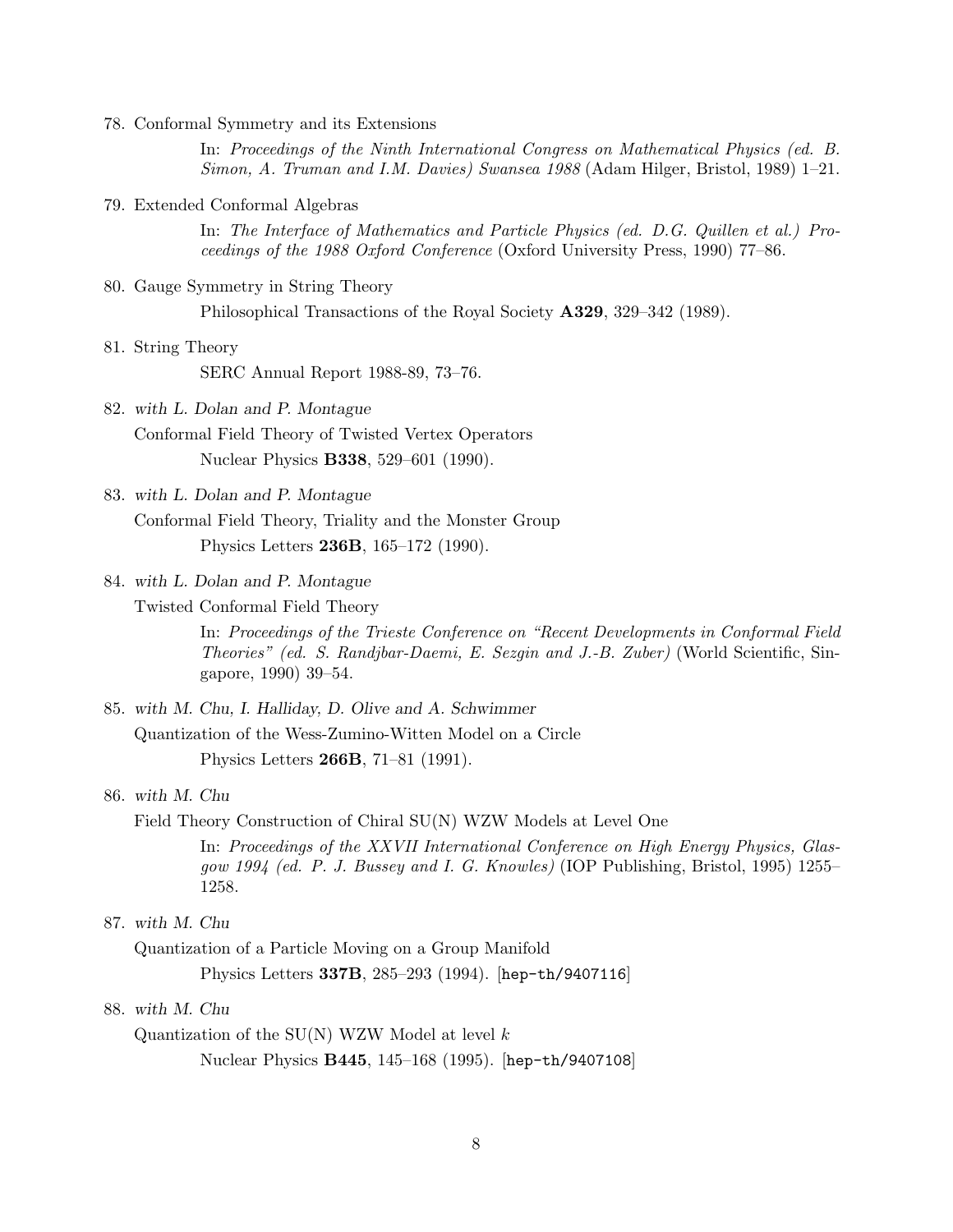89. *with L. Dolan and P. Montague*

Conformal Field Theories, Representations and Lattice Constructions

Communications in Mathematical Physics. **179**, 61–120 (1996). [hep-th/9410029]

# 90. *as editor*

Paul Dirac, The Man and his Work

(Cambridge University Press, Cambridge, 1998) 139 pp.

# 91. The Work of R.E. Borcherds

In *Proceedings of the International Congress of Mathematicians, Berlin 1998.* (Deutscher Mathematiker-Vereinigung, 1998) 99–108 [math/9808136]

#### 92. *with M.R. Gaberdiel*

Axiomatic Conformal Field Theory

Communications in Mathematical Physics **209**, 549–594 (2000). [hep-th/9810019]

# 93. *with M.R. Gaberdiel*

An Introduction to Meromorphic Conformal Field Theory and its Representations,

In: *Conformal Field Theory: New Non-Perturbative Methods in String and Field Theory (Proceedings of the Research Semester on Conformal Field Theory, Matrix models and dualities, Istanbul 1998; ed. Y. Nutku et al.* (Perseus, Reading MA, 2000) 1–56.

#### 94. *with L. Dolan*

Tree and Loop Amplitudes in Open Twistor String Theory

Journal of High Energy Physics **0706**:005, 1–39 (2007). [hep-th/0703054]

#### 95. *with L. Dolan*

Current Algebra on the Torus

Communications in Mathematical Physics **285**, 219-264 (2009). [arXiv:0710.3743]

## 96. From Dual Models to String Theory

In: *The Birth of String Theory* (ed. A. Cappelli et al.) (Cambridge University Press, Cambridge, 2012) 236–261. [arXiv:0802.3249]

# 97. *with L. Dolan*

Gluon Tree Amplitudes in Open Twistor String Theory

Journal of High Energy Physics **0912**:003, 1–31 (2009). [arXiv:0909.0499]

# 98. *with L. Dolan*

General Split Helicity Gluon Tree Amplitudes in Open Twistor String Theory Journal of High Energy Physics **1005**:044 (2010). [arXiv:1002.4852]

# 99. Algebras, Groups and Strings

Erwin Schrödinger Institute booklet (Vienna, 2013) 12–15.